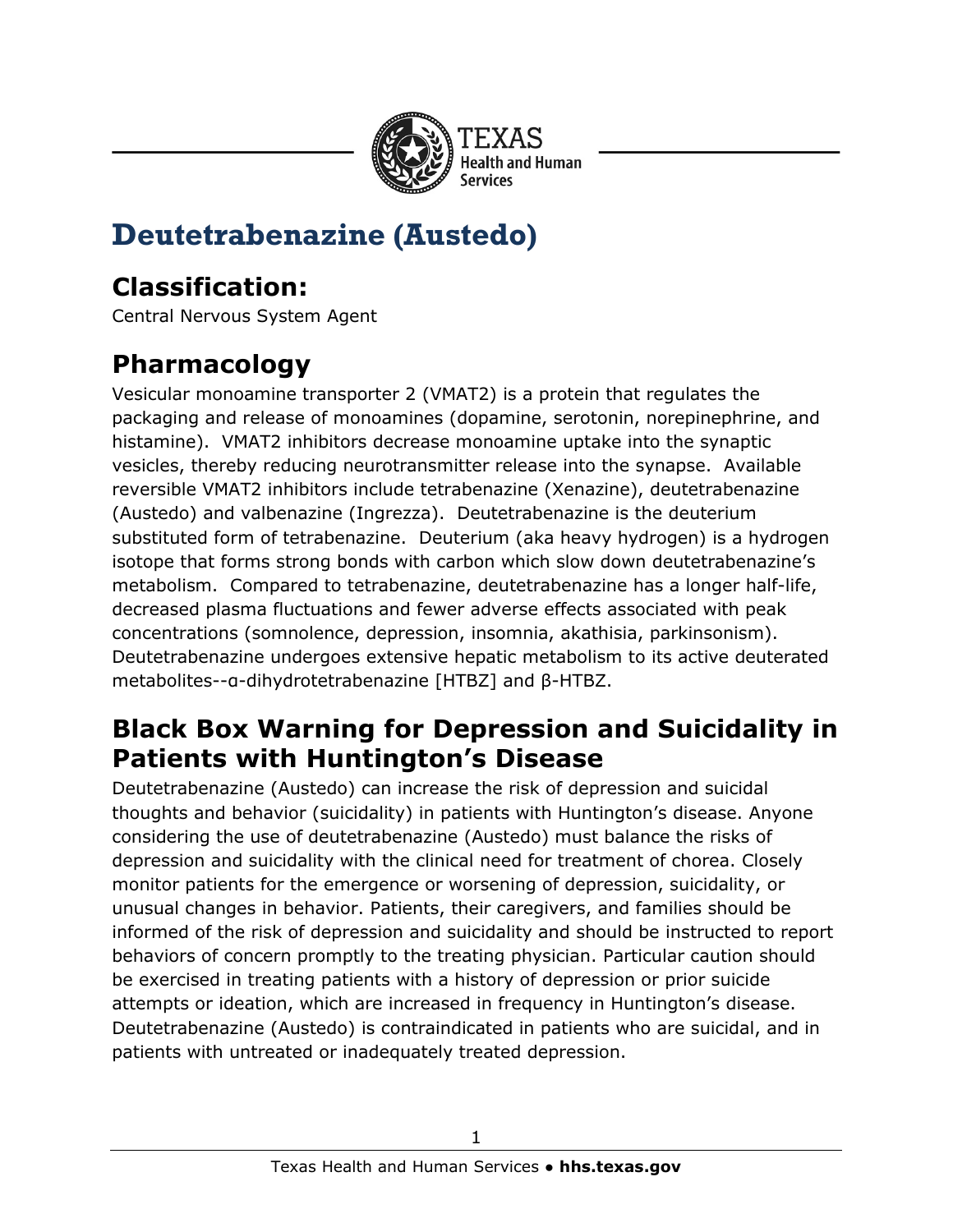## **Indication**

- Chorea associated with Huntington's disease
- Tardive dyskinesia

## **Pharmacokinetics**

| <b>Pharmacokinetic</b><br><b>Parameter</b> | <b>Details</b>                                                                                                                                                                                                                                                                                                |  |  |
|--------------------------------------------|---------------------------------------------------------------------------------------------------------------------------------------------------------------------------------------------------------------------------------------------------------------------------------------------------------------|--|--|
| <b>Absorption</b>                          | About 80% absorbed. After oral dosing, deutetrabenazine<br>plasma concentrations are generally below the limit of<br>detection. Peak plasma concentrations $(C_{max})$ of deuterated<br>$a$ -HTBZ and β-HTBZ reached within 3 to 4 hours. $C_{\text{max}}$<br>increased approximately 50% in presence of food |  |  |
| <b>Distribution</b>                        | Median volume of distribution of $a$ -HTBZ and $\beta$ -HTBZ = 500<br>L, 730 L, respectively<br>From PET studies, following IV injection of <sup>11</sup> C-labeled<br>tetrabenazine, radioactivity rapidly distributed to the brain.<br>Highest binding in the striatum, lowest binding in the cortex        |  |  |
| <b>Metabolism</b>                          | Extensively biotransformed (carbonyl reductase) to major<br>active metabolites-- a-dihydrotetrabenazine [HTBZ] and $\beta$ -<br>HTBZ, which are then metabolized primarily by CYP2D6, with<br>minor contributions of CYP1A2 and CYP3A4/5, to form<br>several minor metabolites                                |  |  |
| <b>Excretion</b>                           | Primarily renal. Half-life of total $(a + \beta)$ -HTBZ = 9 to 10<br>hours                                                                                                                                                                                                                                    |  |  |

# **Dosage/Administration**

The dose of deutetrabenazine (Austedo) is determined individually for each patient based on reduction of chorea or tardive dyskinesia and tolerability. The package insert contains specific dosing instructions about switching patients from tetrabenazine (Xenazine) to deutetrabenazine (Austedo). When first prescribed to patients who are not being switched from tetrabenazine, the recommended starting dose of deutetrabenazine (Austedo) is 6 mg administered orally once daily for patients with Huntington's disease and 12 mg per day (6 mg twice daily) for patients with tardive dyskinesia. The dose of deutetrabenazine (Austedo) may be increased at weekly intervals in increments of 6 mg per day to a maximum recommended daily dosage of 48 mg. Administer total daily dosages of 12 mg or above in two divided doses. Administer deutetrabenazine (Austedo) with food. Swallow deutetrabenazine (Austedo) whole. Do not chew, crush, or break tablets.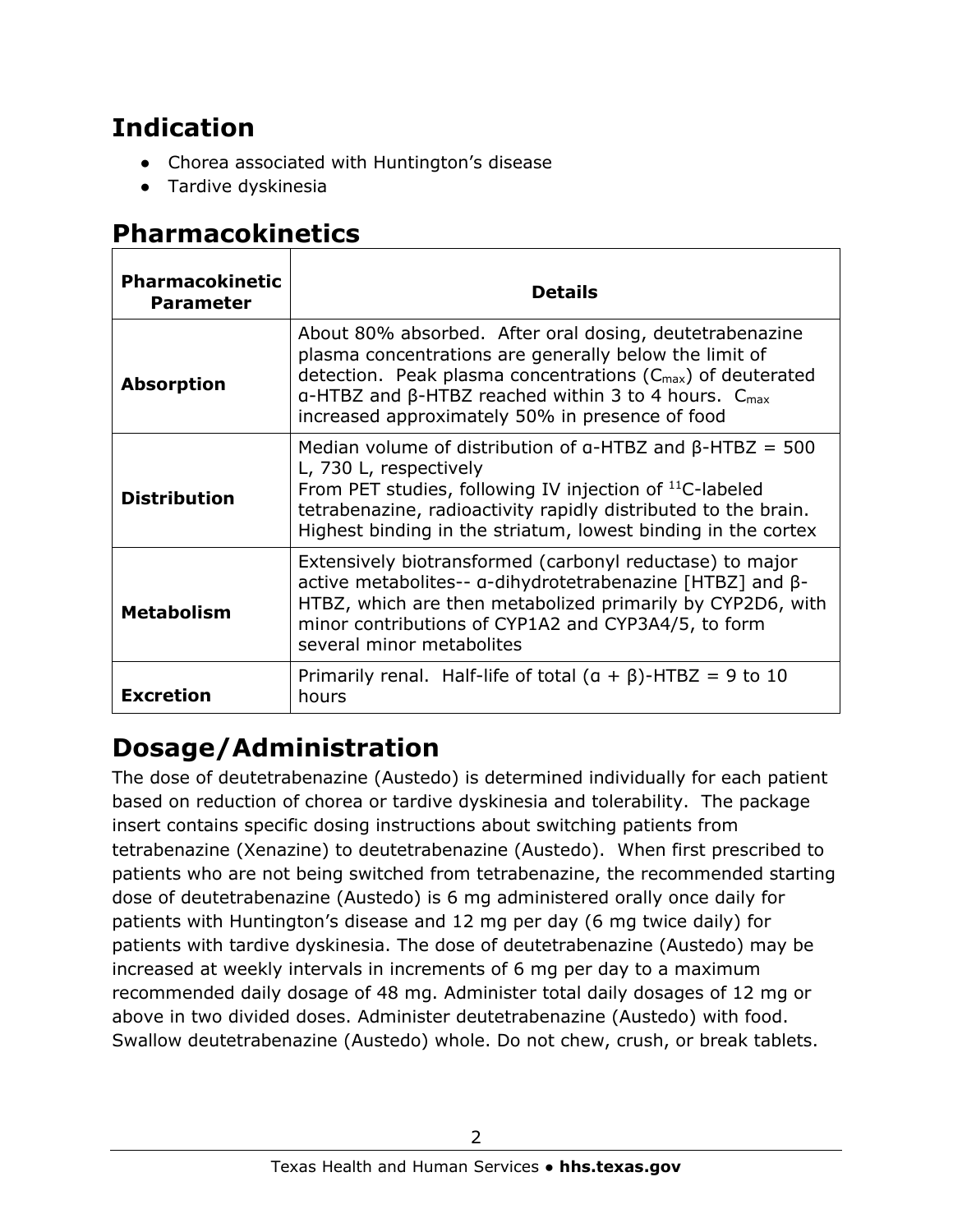Dosage Adjustment with Strong CYP2D6 Inhibitors. In patients receiving strong CYP2D6 inhibitors (e.g., quinidine, paroxetine, fluoxetine, bupropion), the total daily dosage of deutetrabenazine (Austedo) should not exceed 36 mg (maximum single dose of 18 mg).

Dosage Adjustment in Poor CYP2D6 Metabolizers. In patients who are poor CYP2D6 metabolizers, the total daily dosage of deutetrabenazine (Austedo) should not exceed 36 mg (maximum single dose of 18 mg).

Discontinuation and Interruption of Treatment. Treatment with deutetrabenazine (Austedo) can be discontinued without tapering. Following treatment interruption of greater than one week, deutetrabenazine (Austedo) therapy should be re-titrated when resumed. For treatment interruption of less than one week, treatment can be resumed at the previous maintenance dose without titration.

# **Use in Special Population**

### **Pregnancy**

Risk Summary: There are no adequate data on the developmental risk associated with the use of deutetrabenazine (Austedo) in pregnant women. Administration of deutetrabenazine to rats during organogenesis produced no clear adverse effect on embryofetal development. However, administration of tetrabenazine to rats throughout pregnancy and lactation resulted in an increase in stillbirths and postnatal offspring mortality.

In the U.S. general population, the estimated background risk of major birth defects and miscarriage in clinically recognized pregnancies is 2-4% and 15-20%, respectively. The background risk of major birth defects and miscarriage for the indicated population is unknown.

### **Lactation**

Risk Summary: There are no data on the presence of deutetrabenazine or its metabolites in human milk, the effects on the breastfed infant, or the effects of the drug on milk production. The developmental and health benefits of breastfeeding should be considered along with the mother's clinical need for deutetrabenazine (Austedo) and any potential adverse effects on the breastfed infant from Austedo or from the underlying maternal condition.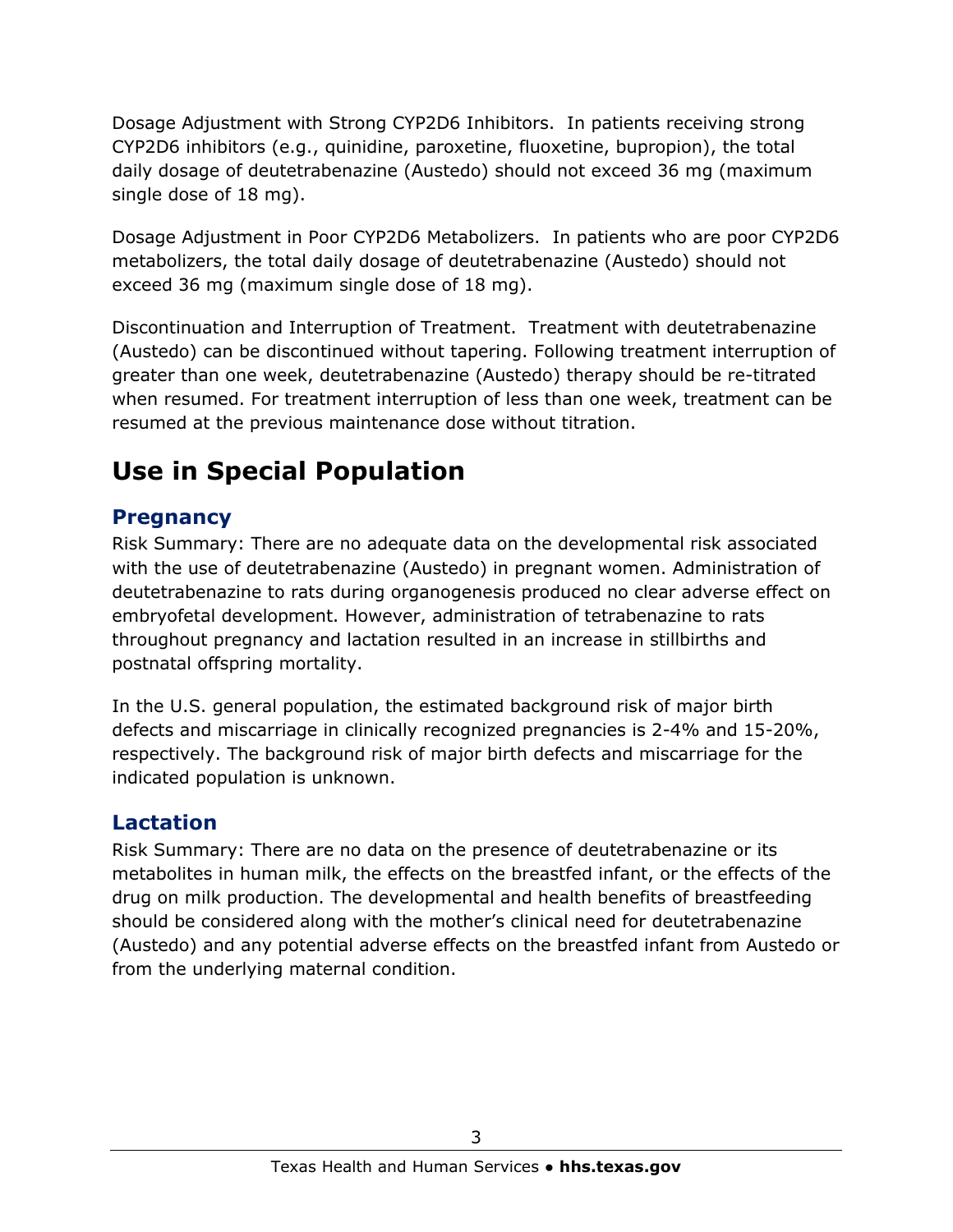### **Pediatric Use**

Tourette syndrome

The safety and effectiveness of Austedo have not been established in pediatric patients for the treatment of Tourette syndrome.

Chorea associated with Huntington's disease and Tardive dyskinesia The safety and effectiveness of Austedo have not been established in pediatric patients for the treatment of chorea associated with Huntington's disease or for the treatment of tardive dyskinesia.

### **Geriatric Use**

Clinical studies of Austedo did not include sufficient numbers of subjects aged 65 and over to determine whether they respond differently from younger subjects. Other reported clinical experience has not identified differences in responses between the elderly and younger patients. In general, dose selection for an elderly patient should be cautious, usually starting at the low end of the dosing range, reflecting the greater frequency of hepatic, renal, and cardiac dysfunction, and of concomitant disease or other drug therapy.

### **Hepatic Impairment**

The effect of hepatic impairment on the pharmacokinetics of deutetrabenazine and its primary metabolites has not been studied; however, in a clinical study conducted with tetrabenazine, a closely related VMAT2 inhibitor, there was a large increase in exposure to tetrabenazine and its active metabolites in patients with hepatic impairment. The clinical significance of this increased exposure has not been assessed, but because of concerns for a greater risk for serious adverse reactions, the use of Austedo in patients with hepatic impairment is contraindicated.

### **Poor CYP2D6 Metabolizers**

Although the pharmacokinetics of deutetrabenazine and its metabolites have not been systematically evaluated in patients who do not express the drug metabolizing enzyme, it is likely that the exposure to α-HTBZ and β-HTBZ would be increased similarly to taking a strong CYP2D6 inhibitor (approximately 3-fold). In patients who are CYP2D6 poor metabolizers, the daily dose of Austedo should not exceed 36 mg (maximum single dose of 18 mg).

# **Contraindication**

Patients with Huntington's disease who are suicidal or have untreated or inadequately treated depression. Patients with hepatic impairment. Taking reserpine. At least 20 days should elapse after stopping reserpine before starting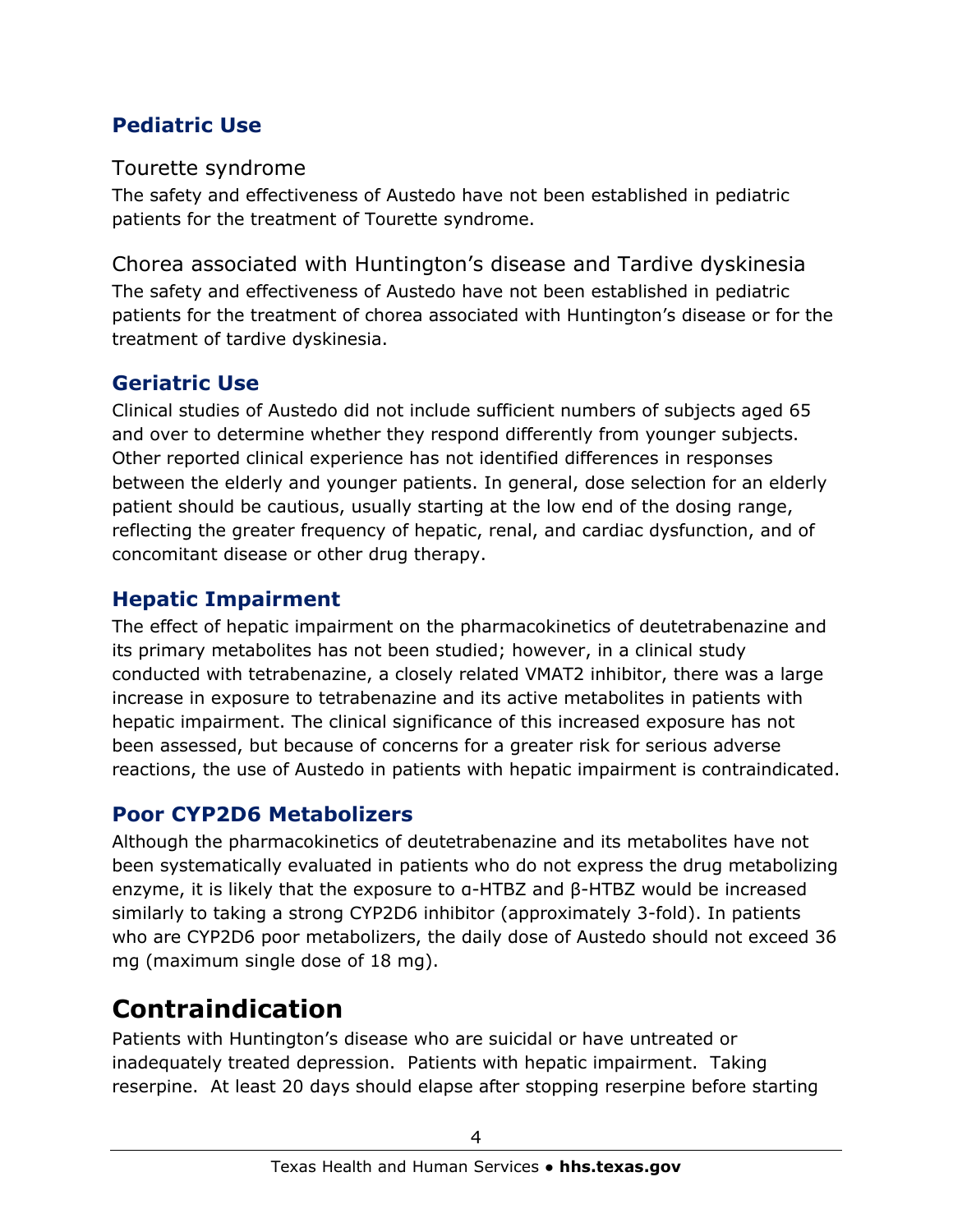deutetrabenazine (Austedo). Taking monoamine oxidase inhibitors (MAOIs). Deutetrabenazine (Austedo) should not be used in combination with an MAOI, or within 14 days of discontinuing therapy with an MAOI. Taking tetrabenazine (Xenazine) or valbenazine.

# **Precautions**

#### **Depression and Suicidality in Patients with Huntington's Disease**

Patients with Huntington's disease are at increased risk for depression, and suicidal ideation or behaviors (suicidality). Deutetrabenazine (Austedo) may increase the risk for suicidality in patients with Huntington's disease. In a 12-week, double-blind, placebo-controlled trial, suicidal ideation was reported by 2% of patients treated with deutetrabenazine (Austedo), compared to no patients on placebo; no suicide attempts and no completed suicides were reported. Depression was reported by 4% of patients treated with deutetrabenazine (Austedo). When considering the use of deutetrabenazine (Austedo), the risk of suicidality should be balanced against the need for treatment of chorea. All patients treated with deutetrabenazine (Austedo) should be observed for new or worsening depression or suicidality. If depression or suicidality does not resolve, consider discontinuing treatment with deutetrabenazine (Austedo). Patients, their caregivers, and families should be informed of the risks of depression, worsening depression, and suicidality associated with deutetrabenazine (Austedo), and should be instructed to report behaviors of concern promptly to the treating physician. Patients with Huntington's disease who express suicidal ideation should be evaluated immediately.

#### **Clinical Worsening and Adverse Events in Patients with Huntington's Disease**

Huntington's disease is a progressive disorder characterized by changes in mood, cognition, chorea, rigidity, and functional capacity over time. VMAT2 inhibitors, including Austedo, may cause a worsening in mood, cognition, rigidity, and functional capacity. Prescribers should periodically re-evaluate the need for Austedo in their patients by assessing the effect on chorea and possible adverse effects, including sedation/somnolence, depression and suicidality, parkinsonism, akathisia, restlessness, and cognitive decline. It may be difficult to distinguish between adverse reactions and progression of the underlying disease; decreasing the dose or stopping the drug may help the clinician to distinguish between the two possibilities. In some patients, the underlying chorea itself may improve over time, decreasing the need for Austedo.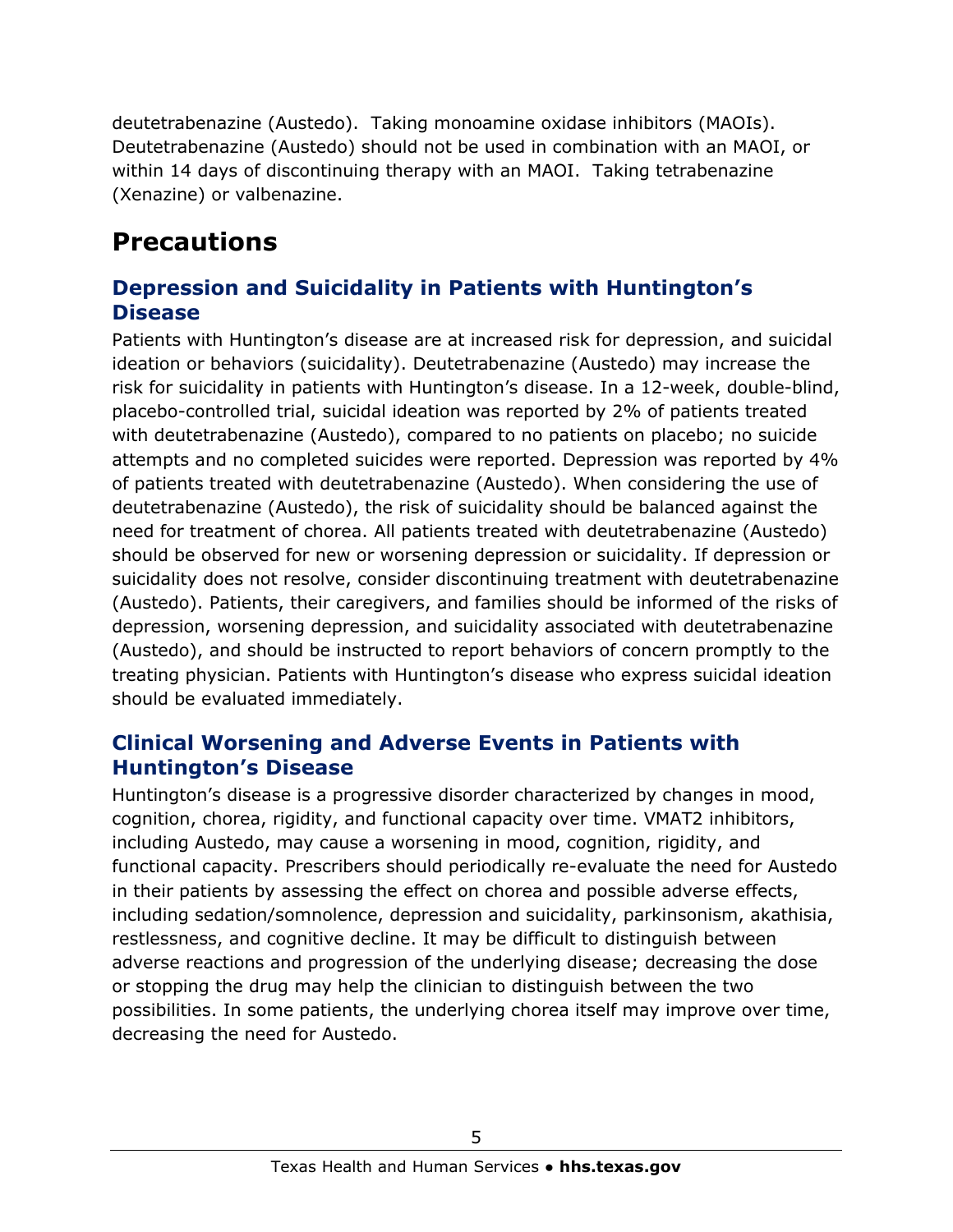### **QTc Prolongation**

Austedo may prolong the QT interval, but the degree of QT prolongation is not clinically significant when Austedo is administered within the recommended dosage range. Austedo should be avoided in patients with congenital long QT syndrome and in patients with a history of cardiac arrhythmias. Certain circumstances may increase the risk of the occurrence of torsade de pointes and/or sudden death in association with the use of drugs that prolong the QTc interval, including (1) bradycardia; (2) hypokalemia or hypomagnesemia; (3) concomitant use of other drugs that prolong the QTc interval; and (4) presence of congenital prolongation of the QT interval.

#### **Neuroleptic Malignant Syndrome (NMS)**

A potentially fatal symptom complex sometimes referred to as Neuroleptic Malignant Syndrome (NMS) has been reported in association with drugs that reduce dopaminergic transmission. While NMS has not been observed in patients receiving Austedo, it has been observed in patients receiving tetrabenazine (a closely related VMAT2 inhibitor). Clinicians should be alerted to the signs and symptoms associated with NMS. Clinical manifestations of NMS are hyperpyrexia, muscle rigidity, altered mental status, and evidence of autonomic instability (irregular pulse or blood pressure, tachycardia, diaphoresis, and cardiac dysrhythmia). Additional signs may include elevated creatinine phosphokinase, myoglobinuria, rhabdomyolysis, and acute renal failure. The diagnosis of NMS can be complicated; other serious medical illness (e.g., pneumonia, systemic infection) and untreated or inadequately treated extrapyramidal disorders can present with similar signs and symptoms. Other important considerations in the differential diagnosis include central anticholinergic toxicity, heat stroke, drug fever, and primary central nervous system pathology. The management of NMS should include (1) immediate discontinuation of Austedo; (2) intensive symptomatic treatment and medical monitoring; and (3) treatment of any concomitant serious medical problems for which specific treatments are available. There is no general agreement about specific pharmacological treatment regimens for NMS. Recurrence of NMS has been reported with resumption of drug therapy. If treatment with Austedo is needed after recovery from NMS, patients should be monitored for signs of recurrence.

### **Akathisia, Agitation, and Restlessness**

Austedo may increase the risk of akathisia, agitation, and restlessness in patients with Huntington's disease and tardive dyskinesia. In a 12-week, double-blind, placebo-controlled trial in Huntington's disease patients, akathisia, agitation, or restlessness was reported by 4% of patients treated with Austedo, compared to 2% of patients on placebo; in patients with tardive dyskinesia, 2% of patients treated with Austedo and 1% of patients on placebo experienced these events. Patients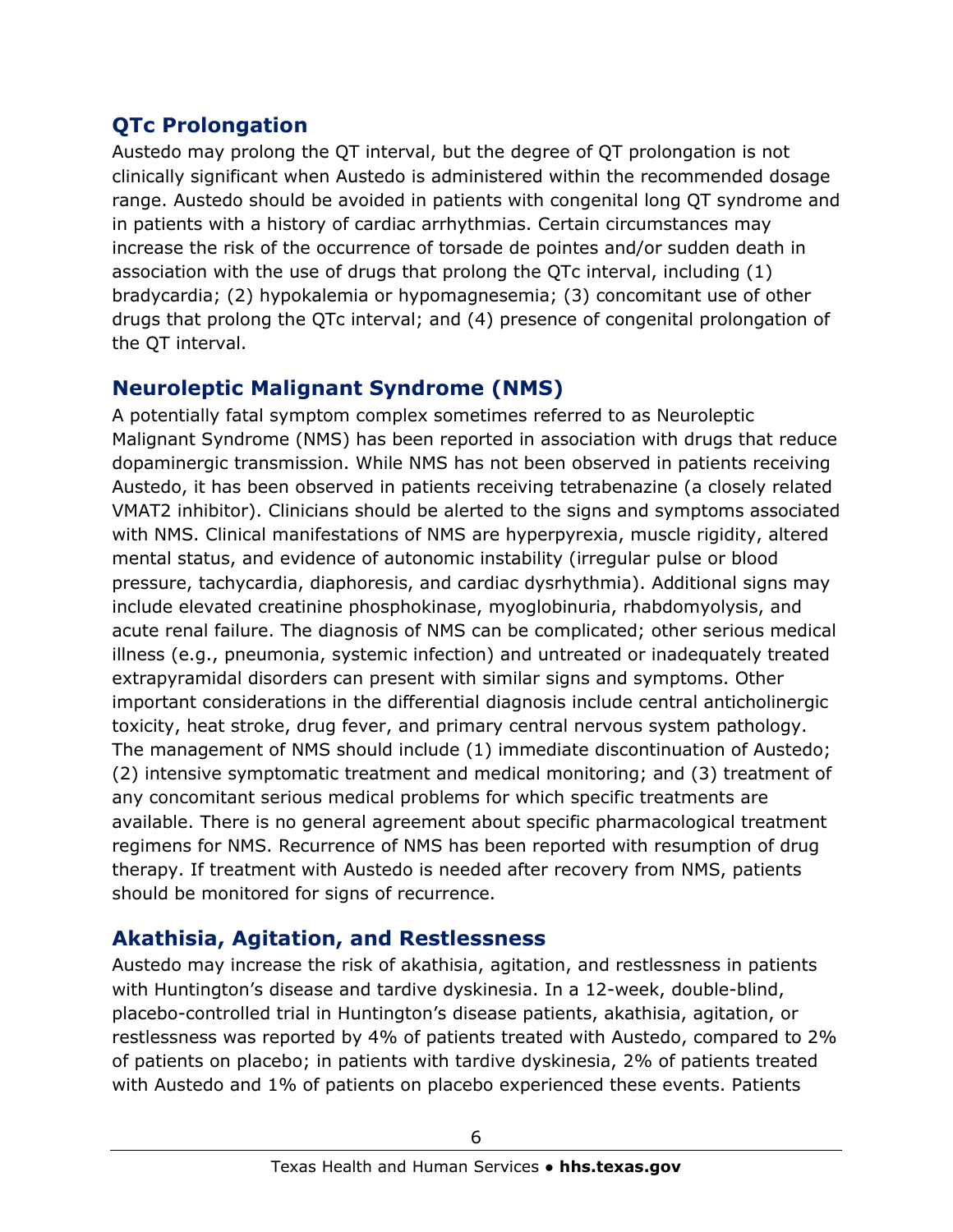receiving Austedo should be monitored for signs and symptoms of restlessness and agitation, as these may be indicators of developing akathisia. If a patient develops akathisia during treatment with Austedo, the Austedo dose should be reduced; some patients may require discontinuation of therapy.

#### **Parkinsonism**

Austedo may cause parkinsonism in patients with Huntington's disease or tardive dyskinesia. Parkinsonism has also been observed with other VMAT2 inhibitors. Because rigidity can develop as part of the underlying disease process in Huntington's disease, it may be difficult to distinguish between potential druginduced parkinsonism and progression of underlying Huntington's disease. Druginduced parkinsonism has the potential to cause more functional disability than untreated chorea for some patients with Huntington's disease. Postmarketing cases of parkinsonism in patients treated with Austedo for tardive dyskinesia have been reported. Signs and symptoms in reported cases have included bradykinesia, gait disturbances, which led to falls in some cases, and the emergence or worsening of tremor. In most cases, the development of parkinsonism occurred within the first two weeks after starting or increasing the dose of Austedo. In cases in which follow-up clinical information was available, parkinsonism was reported to resolve following discontinuation of Austedo therapy. If a patient develops parkinsonism during treatment with Austedo, the Austedo dose should be reduced; some patients may require discontinuation of therapy.

### **Sedation and Somnolence**

Sedation is a common dose-limiting adverse reaction of Austedo. In a 12-week, double-blind, placebo-controlled trial examining patients with Huntington's disease, 11% of Austedo-treated patients reported somnolence compared with 4% of patients on placebo and 9% of Austedo-treated patients reported fatigue compared with 4% of placebo-treated patients. Patients should not perform activities requiring mental alertness to maintain the safety of themselves or others, such as operating a motor vehicle or operating hazardous machinery, until they are on a maintenance dose of Austedo and know how the drug affects them.

### **Hyperprolactinemia**

Serum prolactin levels were not evaluated in the Austedo development program. Tetrabenazine, a closely related VMAT2 inhibitor, elevates serum prolactin concentrations in humans. Following administration of 25 mg of tetrabenazine to healthy volunteers, peak plasma prolactin levels increased 4- to 5-fold. Tissue culture experiments indicate that approximately one-third of human breast cancers are prolactin-dependent in vitro, a factor of potential importance if Austedo is being considered for a patient with previously detected breast cancer. Although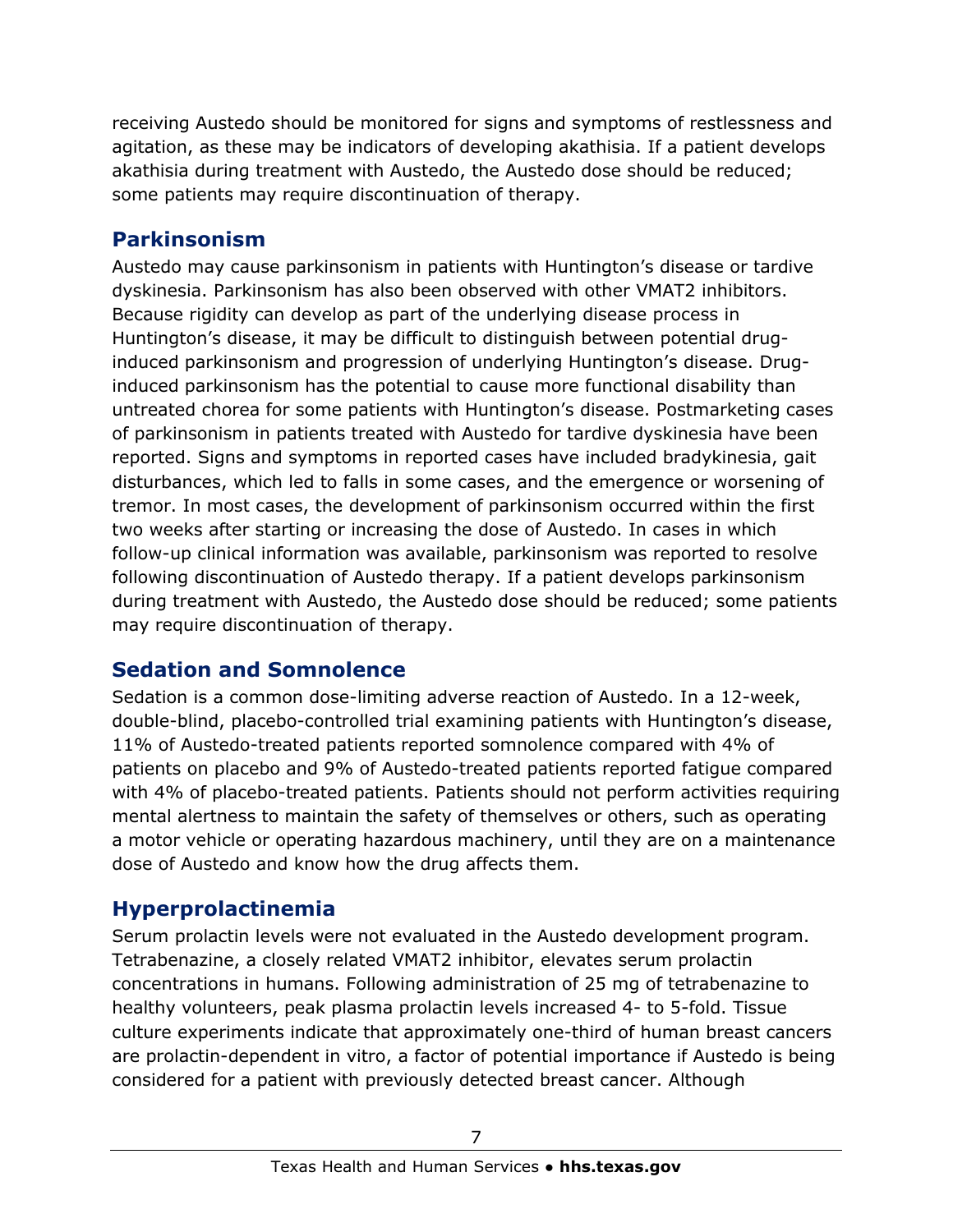amenorrhea, galactorrhea, gynecomastia, and impotence can be caused by elevated serum prolactin concentrations, the clinical significance of elevated serum prolactin concentrations for most patients is unknown. Chronic increase in serum prolactin levels (although not evaluated in the Austedo or tetrabenazine development programs) has been associated with low levels of estrogen and increased risk of osteoporosis. If there is a clinical suspicion of symptomatic hyperprolactinemia, appropriate laboratory testing should be done and consideration should be given to discontinuation of Austedo.

#### **Binding to Melanin-Containing Tissues**

Since deutetrabenazine or its metabolites bind to melanin-containing tissues, it could accumulate in these tissues over time. This raises the possibility that Austedo may cause toxicity in these tissues after extended use. Neither ophthalmologic nor microscopic examination of the eye has been conducted in the chronic toxicity studies in a pigmented species such as dogs. Ophthalmologic monitoring in humans was inadequate to exclude the possibility of injury occurring after long-term exposure. The clinical relevance of deutetrabenazine's binding to melanincontaining tissues is unknown. Although there are no specific recommendations for periodic ophthalmologic monitoring, prescribers should be aware of the possibility of long-term ophthalmologic effects.

### **Adverse Effects**

The data described below reflect 410 tardive dyskinesia patients participating in clinical trials. Austedo was studied primarily in two 12-week, placebo-controlled trials (fixed dose, dose escalation). The population was 18 to 80 years of age and had tardive dyskinesia and had concurrent diagnoses of mood disorder (33%) or schizophrenia/schizoaffective disorder (63%). In these studies, Austedo was administered in doses ranging from 12-48 mg per day. All patients continued on previous stable regimens of antipsychotics; 71% and 14% respective atypical and typical antipsychotic medications at study entry.

The most common adverse reactions occurring in greater than 3% of Austedotreated patients and greater than placebo were nasopharyngitis and insomnia. The adverse reactions occurring in >2% or more patients treated with Austedo (12-48 mg per day) and greater than in placebo patients in two double-blind, placebocontrolled studies in patients with tardive dyskinesia (Study 1 and Study 2) are summarized in the table below.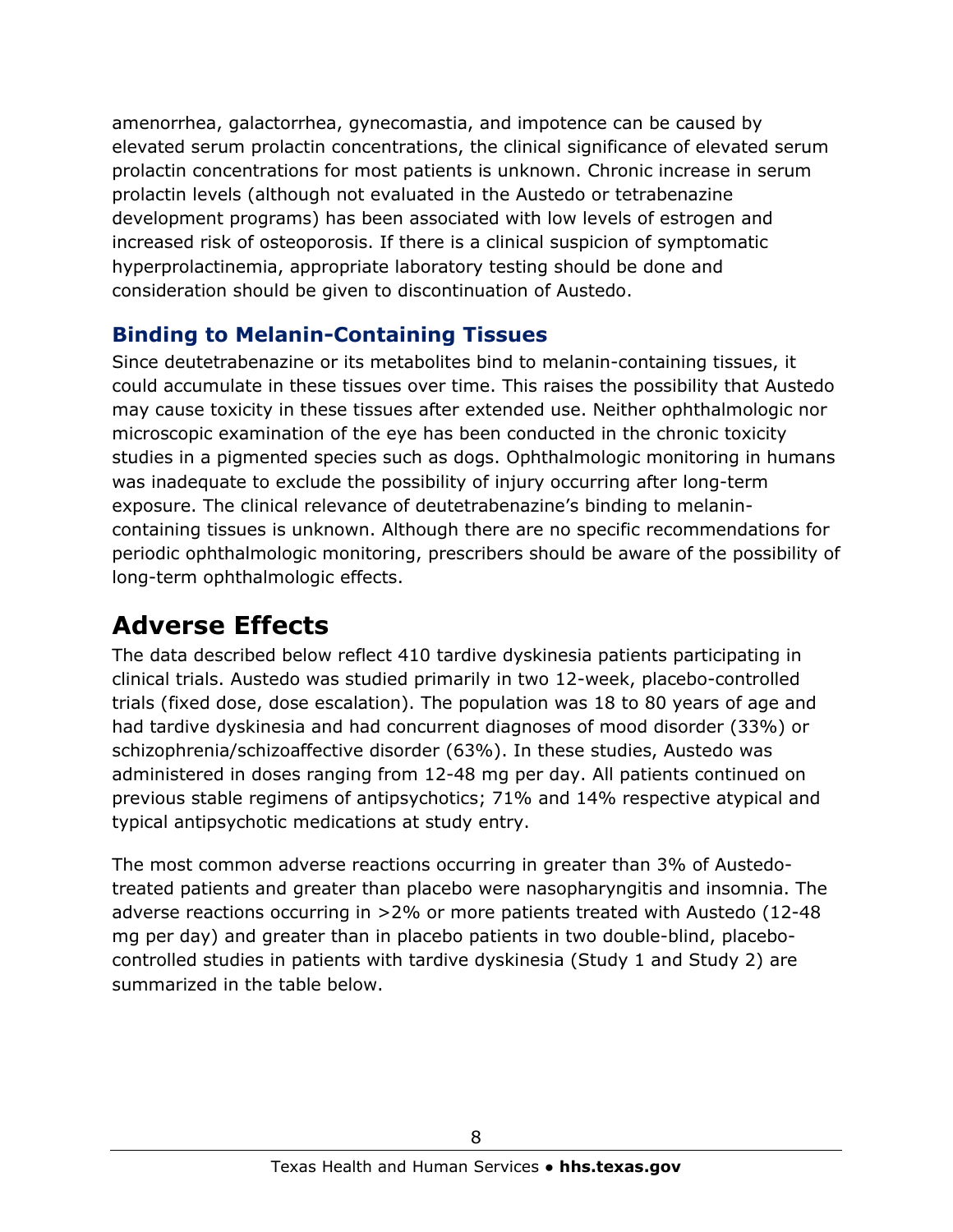| <b>Adverse Reaction</b>          | <b>Austedo</b><br>$n = 279$<br>( %) | <b>Placebo</b><br>$n = 131$<br>(%) |
|----------------------------------|-------------------------------------|------------------------------------|
| Nasopharyngitis                  | 4                                   | 2                                  |
| Insomnia                         | 4                                   |                                    |
| Depression/dysthymic disorder    |                                     |                                    |
| Akathisia/agitation/restlessness |                                     |                                    |

One or more adverse reactions resulted in a reduction of the dose of study medication in 4% of Austedo treated patients and in 2% of placebo-treated patients.

# **Monitoring**

Electrolytes; EKG (QT interval before and after dose is increased to > 24 mg/day in patients with increased risk for QTc prolongation); signs/symptoms of depression or suicidal ideation; signs and/or symptoms of NMS, restlessness and agitation

# **Interactions**

### **Strong CYP2D6 Inhibitors**

A reduction in Austedo dose may be necessary when adding a strong CYP2D6 inhibitor in patients maintained on a stable dose of Austedo. Concomitant use of strong CYP2D6 inhibitors (e.g., paroxetine, fluoxetine, quinidine, bupropion) has been shown to increase the systemic exposure to the active dihydro-metabolites of deutetrabenazine by approximately 3-fold. The daily dose of Austedo should not exceed 36 mg per day, and the maximum single dose of Austedo should not exceed 18 mg in patients taking strong CYP2D6 inhibitors*.*

#### **Reserpine**

Reserpine binds irreversibly to VMAT2 and the duration of its effect is several days. Prescribers should wait for chorea or dyskinesia to reemerge before administering Austedo to help reduce the risk of overdosage and major depletion of serotonin and norepinephrine in the central nervous system. At least 20 days should elapse after stopping reserpine before starting Austedo. Austedo and reserpine should not be used concomitantly.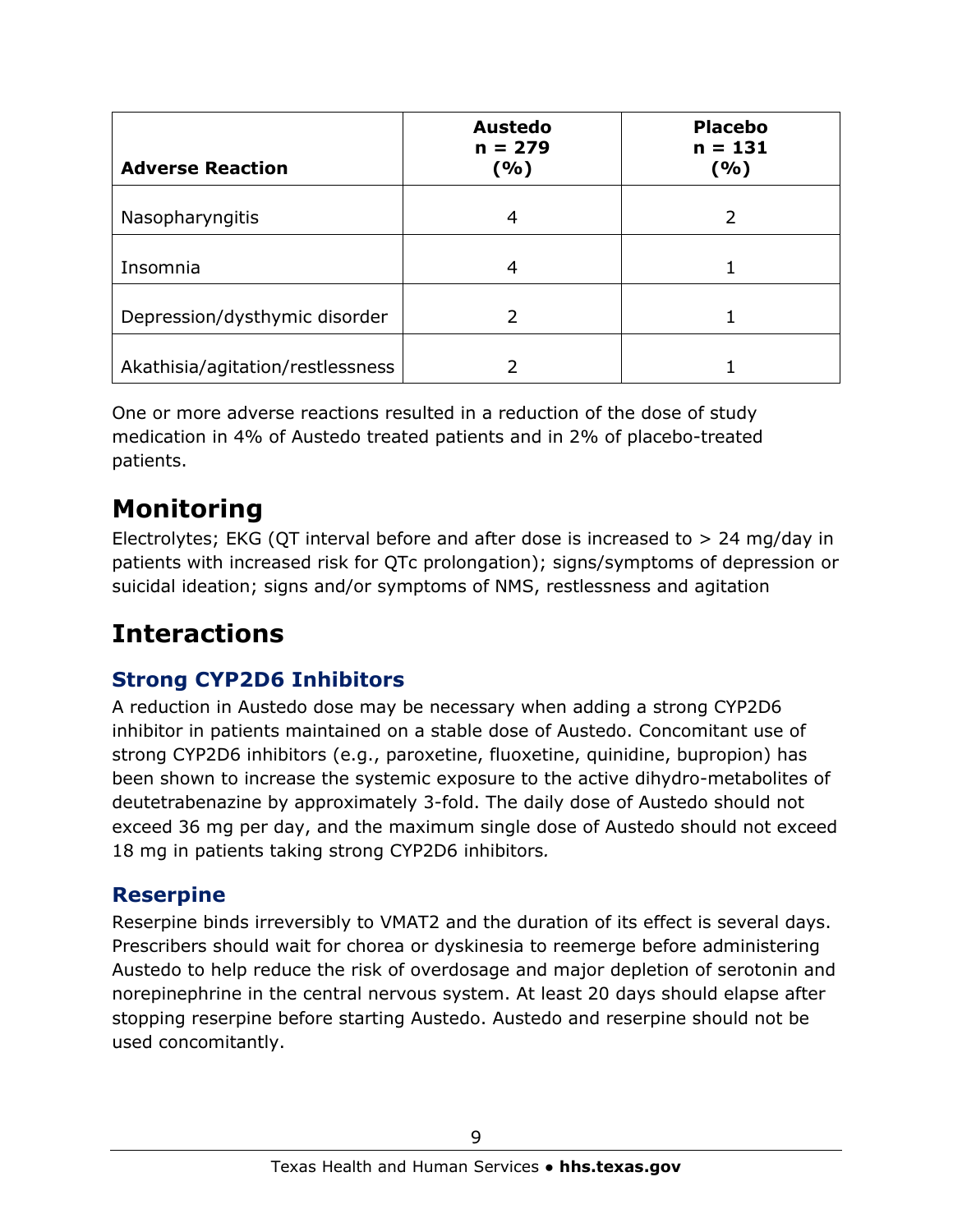### **Monoamine Oxidase Inhibitors (MAOIs)**

Austedo is contraindicated in patients taking MAOIs. Austedo should not be used in combination with an MAOI, or within 14 days of discontinuing therapy with an MAOI.

#### **Neuroleptic Drugs**

The risk of parkinsonism, NMS, and akathisia may be increased by concomitant use of Austedo and dopamine antagonists or antipsychotics.

### **Alcohol or Other Sedating Drugs**

Concomitant use of alcohol or other sedating drugs may have additive effects and worsen sedation and somnolence*.*

#### **Concomitant Tetrabenazine or Valbenazine**

Austedo is contraindicated in patients currently taking tetrabenazine or valbenazine. Austedo may be initiated the day following discontinuation of tetrabenazine*.*

## **Efficacy**

### **Aim to Reduce Movements in Tardive Dyskinesia (ARM-TD)**

#### Methods

In a 12-week, randomized, double-blind, multicenter trial, 117 patients with moderate to severe TD received deutetrabenazine ( $n = 58$ ) or placebo ( $n = 59$ ). Inclusion criteria included an Abnormal Involuntary Movement Scale (AIMS) score  $\geq$ 6, stable psychiatric illness, and stable psychoactive medication treatment. Study subjects had a TD diagnosis for > 3 months before screening and had been treated with dopamine receptor antagonists (DRA) for  $>$  3 months ( $>$  1 month if age  $>$  60 years).

Exclusion criteria included treatment with any of the following medications within 30 days: tetrabenazine, reserpine, alpha-methyl-p-tyrosine, strong anticholinergic medications, metoclopramide, dopamine agonists, levodopa, stimulants. Other exclusion criteria included treatment with botulinum toxin within three months of study initiation, presence of a neurologic condition that could confound TD assessments, serious untreated or undertreated psychiatric illness, unstable medical illness, history of active SI/behavior within 6 months, score  $\geq 11$  on the depression subscale of the Hospital Anxiety and Depression Scale (HADS),  $QT_c >$ 450 msec in men, > 460 msec in women.

At baseline, patients were stratified by use of DRA. The initial dose of deutetrabenazine was 12 mg/d (6 mg bid). For the first six weeks of the study, the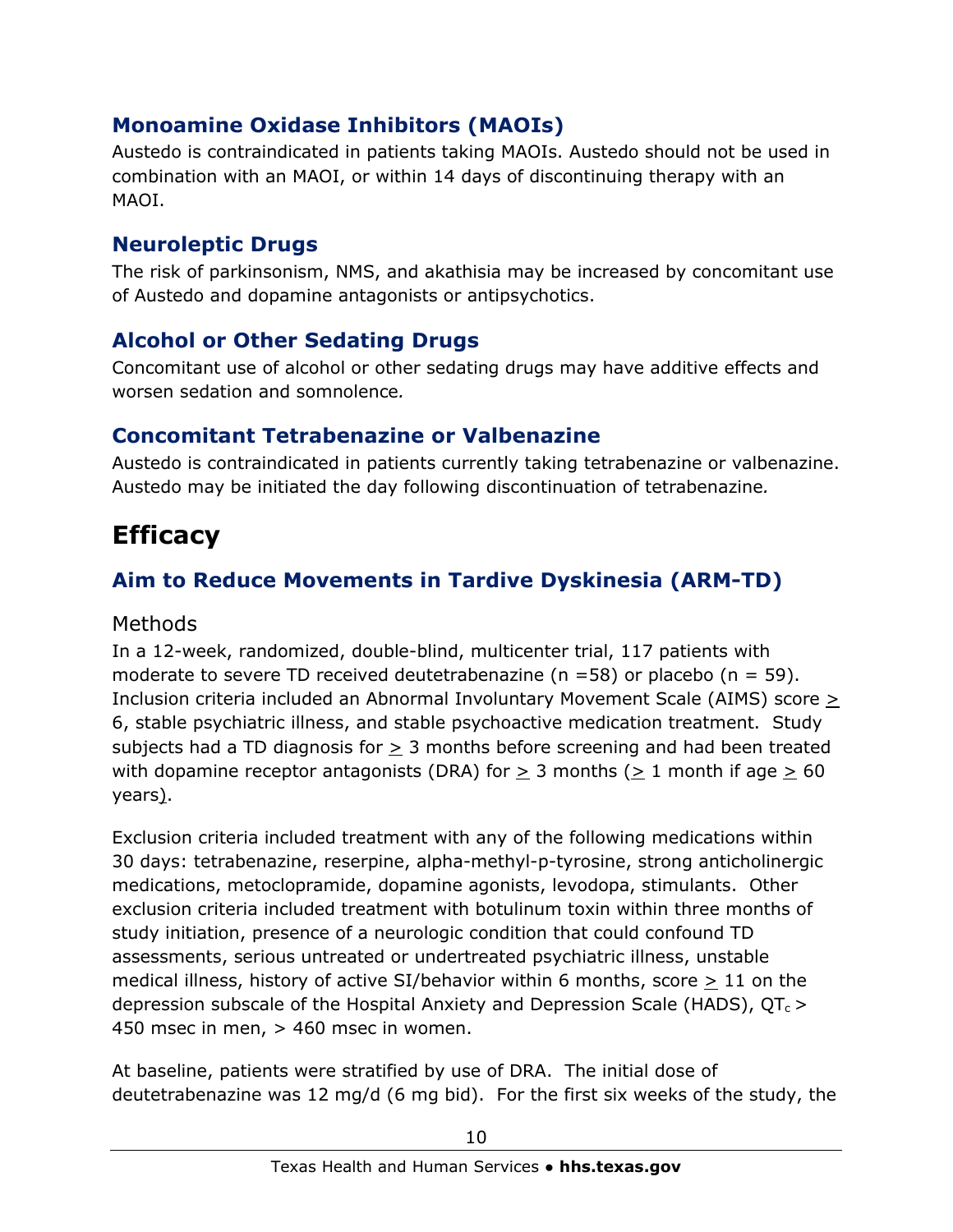dose was titrated weekly by 6 mg/d until adequate dyskinesia control was achieved, a significant AE occurred, or the max dose (48 mg/d) was reached. Patients then entered a six-week maintenance phase followed by a one-week washout. AIMS exams were performed at weeks 2, 4, 6, 9, 12, and 13. Investigators performed EKGS at baseline and weeks 2 and 12 for all patients. Patients receiving other QTprolonging meds also had ekgs at weeks 4, 6, and 9.

#### Results

Both groups had similar demographics and baseline characteristics. Roughly 70% of study subjects had been diagnosed with schizophrenia or schizoaffective disorder, 23.1% had bipolar disorder, and 25.6% had depression. Most (80.3%) were being treated with a DRA at baseline and throughout the study. At the end of the six-week dose titration phase and throughout the maintenance phase, the mean (SD) total daily dose was 38.8 (7.92) mg/d. The patient baseline characteristics by treatment group are shown in the table below.

|                             | <b>Deutetrabenazine</b> | <b>Placebo</b> |  |
|-----------------------------|-------------------------|----------------|--|
| <b>Patient demographics</b> | $(n = 58)$              | $(n = 59)$     |  |
| Age $(SD)$ , y              | 55.9(9.8)               | 53.3 (10.6)    |  |
| Female, $n$ (%)             | 29(50.0)                | 32 (54.2)      |  |
| White, $n$ (%)              | 37(63.8)                | 44 (74.6)      |  |

| <b>Clinical characteristics</b> | <b>Deutetrabenazine</b><br>$(n = 58)$ | <b>Placebo</b><br>$(n = 59)$ |
|---------------------------------|---------------------------------------|------------------------------|
| Duration of TD, mo              | 72.6 (81.7)                           | 76.8 (82.1)                  |
| AIMS score, items 1-7<br>SD)    | 9.6(4.1)                              | 9.6(3.8)                     |

| Most common AP used<br>at BL, $n$ (%) | <b>Deutetrabenazine</b><br>(n = 58) | <b>Placebo</b><br>$(n = 59)$ |
|---------------------------------------|-------------------------------------|------------------------------|
| Quetiapine                            | 14(24.1)                            | 18 (30.5)                    |
| Risperidone                           | 9(15.5)                             | 7(11.9)                      |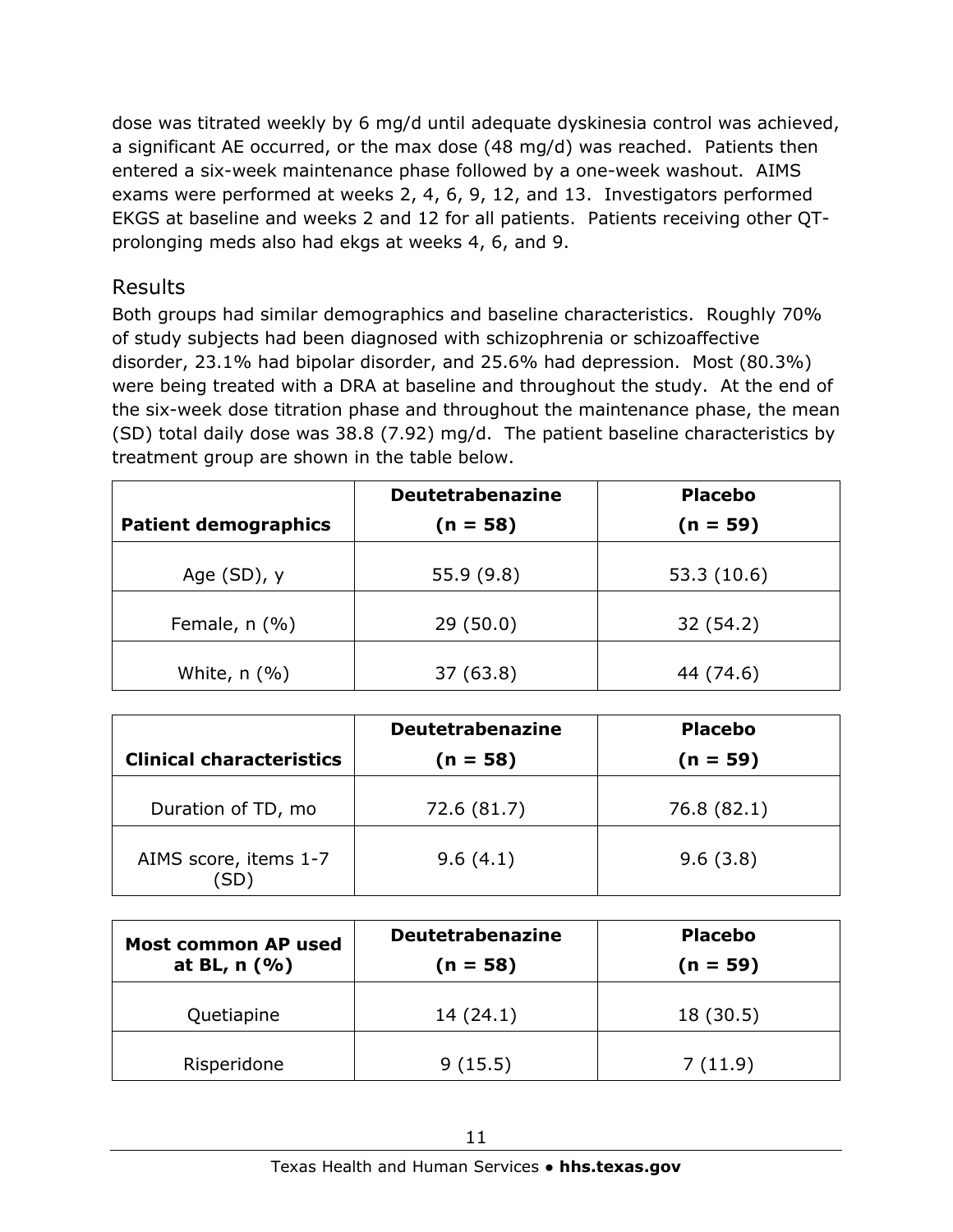| <b>Most common AP used</b> | <b>Deutetrabenazine</b> | <b>Placebo</b> |  |
|----------------------------|-------------------------|----------------|--|
| at BL, $n$ (%)             | $(n = 58)$              | $(n = 59)$     |  |
| Olanzapine                 | 8(13.8)                 | 5(8.5)         |  |
| Trazodone                  | 9(15.5)                 | 10(16.9)       |  |
| <b>Bupropion</b>           | 5(8.6)                  | 6(10.2)        |  |
| Sertraline                 | 6(10.3)                 | 4(6.8)         |  |
| Citalopram                 | 5(8.6)                  | 5(8.5)         |  |

From baseline to week 12, deutetrabenazine significantly reduced AIMS scores compared with placebo. **Least squares mean (SE) -3.0 (0.45) versus -1.6 (0.46), p = 0.019.** 

The incidence of depression/depressed mood and suicidal ideation in the deutetrabenazine group was similar to or lower than that in the placebo group.

| <b>Side effect</b> | <b>Deutetrabenazine</b><br>$(n = 58)$ , n $(%$ | <b>Placebo</b><br>$(n = 59)$ , n $(%$ |
|--------------------|------------------------------------------------|---------------------------------------|
| Depressed mood     | 1(1.7)                                         | 0(0.0)                                |
| Depression         | 0(0.0)                                         | 1(1.7)                                |
| Suicidal ideation  | 0(0.0)                                         | 1(1.7)                                |
| Somnolence         | 8(13.8)                                        | 6(10.2)                               |
| Insomnia           | 4(6.9)                                         | 1(1.7)                                |
| Akathisia          | 3(5.2)                                         | 0(0.0)                                |
| Anxiety            | 2(3.4)                                         | 4(6.8)                                |

Small reductions in parkinsonism severity (Unified Parkinson's Disease Rating Scale) were observed in both groups (deutetrabenazine mean change = - 0.9  $(8.09)$ , placebo mean change = - 3.8 (7.87). There were no significant differences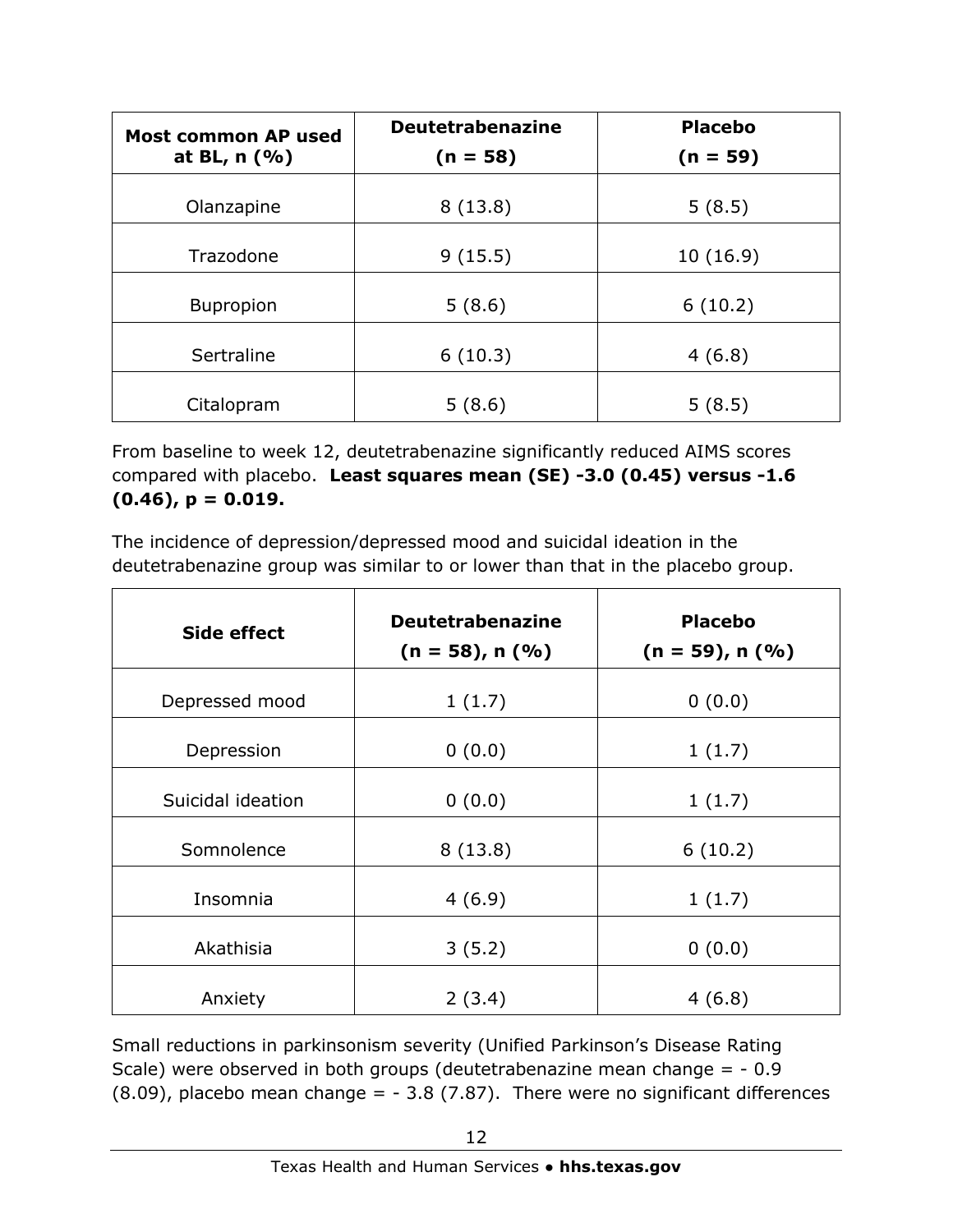in QTc interval prolongation between groups ( $p = 0.153$ ). One placebo treated patient had Qtc > 500 msec.

The authors concluded that, in patients with TD, deutetrabenazine was well tolerated and significantly reduced abnormal movements.

#### **Long-term safety and efficacy of deutetrabenazine for the treatment of TD**

Fernandez and colleagues conducted a 106 week, open-label, single-arm extension study of patients who successfully completed the two, 12-week phase 3 trials (ARM-TD and AIM-TD,  $n = 368$ ). Successful completion was defined as participation through week 13, compliance with study drug and procedures, and the absence of serious adverse effects.

Study subjects ( $n = 343$ ) were washed out from their phase 3 study drug (deutetrabenazine  $[n = 232]$  or placebo  $[n = 111)$  for at least one week. All then started deutetrabenazine 12 mg/day (6 mg bid). For six weeks, the dose was increased weekly by 6 mg/day until adequate dyskinesia control was achieved with good tolerability. Max total daily dosage was 48 mg/day. The max dose for patients taking strong CYP2D6 inhibitors (paroxetine, fluoxetine or bupropion) was 36 mg/day.

Mean duration of deutetrabenazine treatment was 352.9 days. 76% (259/343) of patients were treated for at least 54 weeks and 20% (69/343) were treated for at least 80 weeks. Improvements in AIMS scores were noted by week 2; continued improvement was seen through Week 106 in the patients who remained in the study. The mean (SE) change in AIMS score was  $-4.9$  (0.4) at Week 54 (n = 146),  $-6.3$  (0.7) at Week 80 (n = 66) and  $-5.1$  (2.0) at Week 106 (n = 8).

The most common adverse events were anxiety, somnolence and depression; most of these were mild or moderate in severity. Investigators calculated exposureadjusted incidence rates (EAIRs) by adjusting the incidence of AEs for the duration of treatment exposure. This was done to compare adverse event frequencies in the long-term extension study with those in the short-term trials (ARM-TD and AIM-TD). EAIRs during the long-term extension study for depression, anxiety, suicidality, akathisia, somnolence, and parkinsonism were similar to or lower than those observed in the shorter studies, implying no evidence of cumulative toxicity or tolerability issues despite the longer treatment period.

Three patients had serious adverse events possibly related to deutetrabenazine: intentional overdose/suicide attempt, exacerbation of mania and exacerbation of hypomania. The patient who experienced intentional overdose and suicide attempt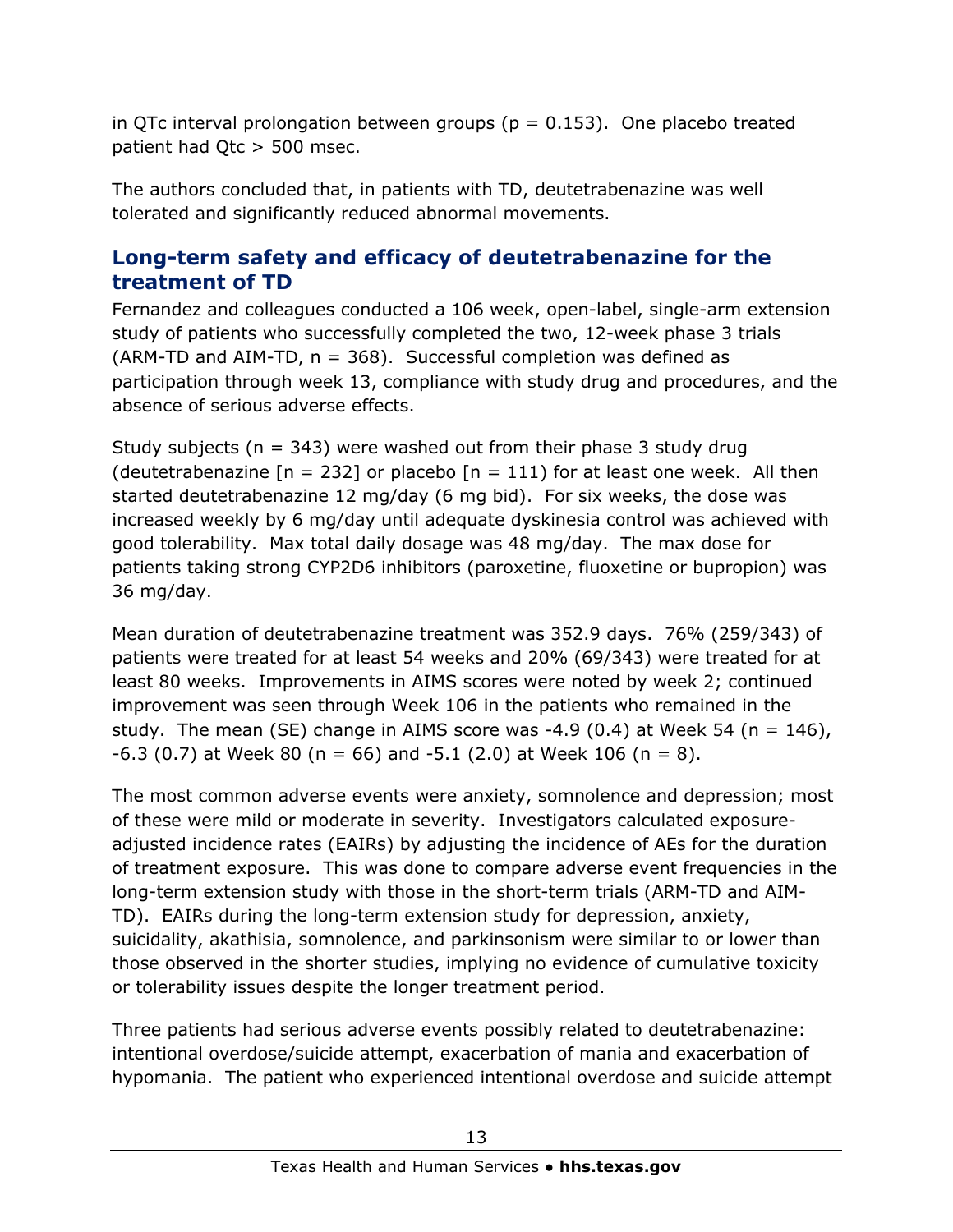had a history of depression, bipolar disorder, anxiety, and suicide attempts and was on 18 mg per day of deutetrabenazine.

6/343 (2%) of patients had a post-baseline QTc > 480 msec,  $3/343$  (<  $1\%$ ) had a post-baseline QTc > 500 msec.

### **Dosage Forms/Cost**

All info from GoodRX, Walgreens

Austedo 6 mg,  $#60 = $4,235.13$ 

Austedo 9 mg,  $# 60 = $4,763.52$ 

Austedo 12 mg,  $#60 = $6,348.91$ 

| <b>Attributes</b>         | <b>Valbenazine</b><br>(Ingrezza)                                                                                                                                                     | <b>Deutetrabenazine</b><br>(Austedo)                                                                                                                             | <b>Tetrabenazine</b><br>(Xenazine)                                                                                   |
|---------------------------|--------------------------------------------------------------------------------------------------------------------------------------------------------------------------------------|------------------------------------------------------------------------------------------------------------------------------------------------------------------|----------------------------------------------------------------------------------------------------------------------|
| <b>Dosing</b>             | 40 mg po daily-<br>am, increase to<br>80 mg/day after<br>1 week. A<br>dosage of 40 mg<br>or 60 mg once<br>daily may be<br>considered<br>depending on<br>response and<br>tolerability | 6 mg po gday,<br>increase weekly in 6<br>mg/day increments<br>as tolerated to a<br>maximum of 48<br>mg/day; doses $> 12$<br>mg should be<br>divided into 2 doses | 12.5-100 mg in<br>divided doses 3<br>times per day                                                                   |
| <b>Dose</b><br>adjustment | Liver<br>impairment/stro<br>ng CYP2D6/3A4<br>inhibitors and<br>poor CYP2D6<br>metabolizers:<br>maximum daily<br>dose of 40 mg                                                        | Strong CYP2D6<br>inhibitors/poor<br>metabolizers:<br>maximum daily dose<br>of 36 mg, maximum<br>single dose of 18 mg                                             | Strong CYP2D6<br>inhibitors/poor<br>metabolizers;<br>maximum daily dose<br>of 50 mg, maximum<br>single dose of 25 mg |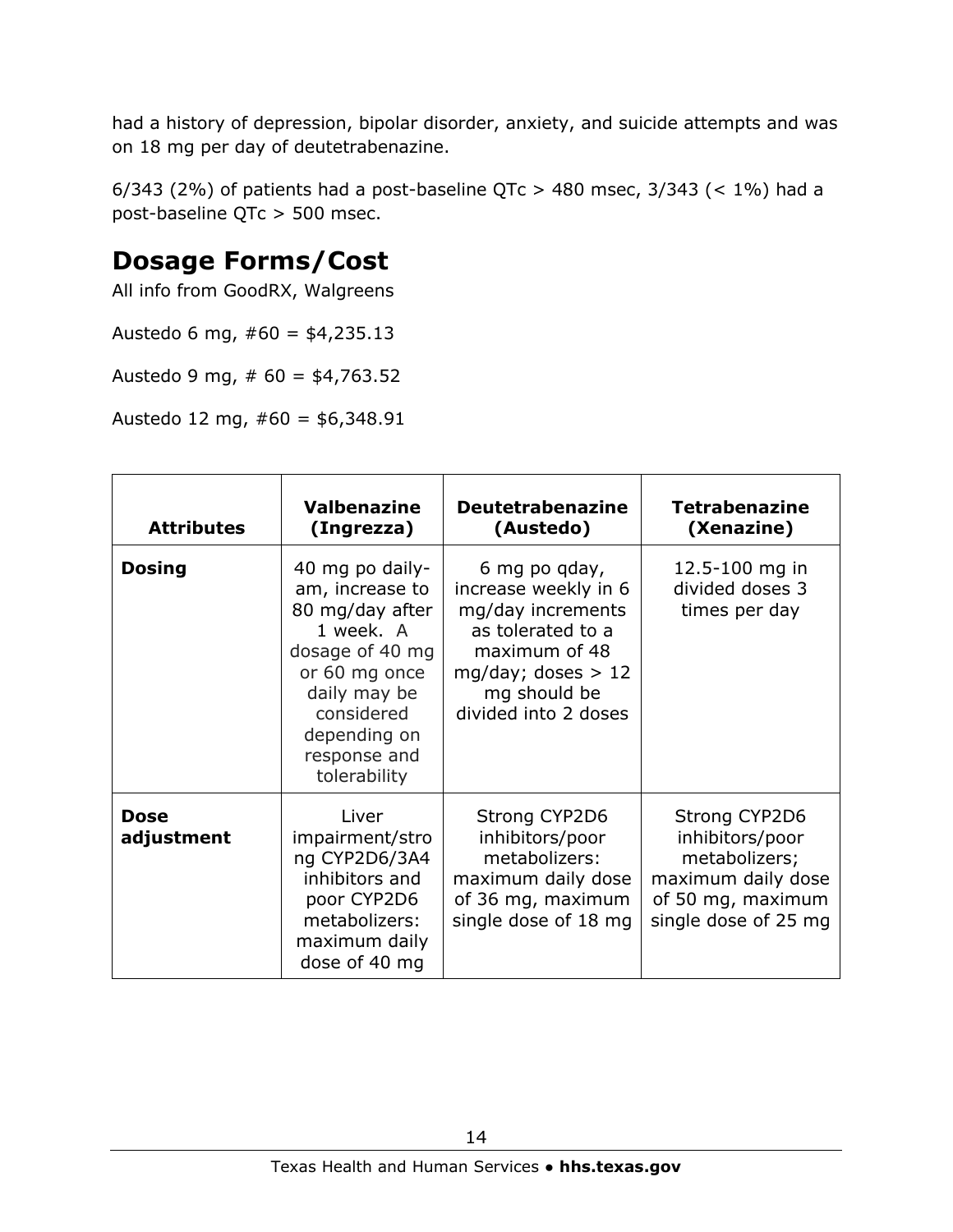| <b>Attributes</b>                  | <b>Valbenazine</b><br>(Ingrezza)                                                                                                           | <b>Deutetrabenazine</b><br>(Austedo)                                                                                                                       | <b>Tetrabenazine</b><br>(Xenazine)                                                                                      |
|------------------------------------|--------------------------------------------------------------------------------------------------------------------------------------------|------------------------------------------------------------------------------------------------------------------------------------------------------------|-------------------------------------------------------------------------------------------------------------------------|
| <b>Drug</b><br><b>interactions</b> | Avoid use with<br>MAOIs and<br>strong CYP3A4<br>inducers (e.g.<br>carbamazepine,<br>phenytoin,<br>phenobarbital,<br>St John's wort)        | Avoid use with<br>MAOIs; monitor QTc<br>interval in patients<br>taking $> 24$ mg/day<br>who are also on<br>other QTc-<br>prolonging<br>medications         | Avoid use with<br><b>MAOIs</b>                                                                                          |
| <b>Adverse effects</b>             | Somnolence,<br>dry mouth,<br>akathisia,<br>headache, uti                                                                                   | Somnolence, dry<br>mouth, akathisia,<br>headache, anxiety,<br>QTc prolongation<br>(rare), depression in<br>patients with<br>Huntington's disease           | Somnolence,<br>fatigue, insomnia,<br>anxiety, nausea,<br>depression in<br>patients with<br>Huntington's disease         |
| <b>Contraindicatio</b><br>ns       | <b>No</b><br>contraindication<br>s but avoid in<br>patients with<br>impaired renal<br>function or who<br>are pregnant or<br>breast-feeding | Contraindicated in<br>patients with hepatic<br>impairment and<br>patients with suicidal<br>ideation or<br>untreated/inadequat<br>ely treated<br>depression | Contraindicated in<br>patients with suicidal<br>ideation or<br>untreated/inadequat<br>ely treated<br>depression         |
| <b>Special</b><br>information      | None noted                                                                                                                                 | Black box warning<br>for increased risk of<br>depression and<br>suicidality in<br>patients with<br>Huntington's disease                                    | Black box warning<br>for increased risk of<br>depression and<br>suicidality in<br>patients with<br>Huntington's disease |

Khorassani 2021. Comparison of VMAT2 Inhibitors. A Carlat Psychiatry Reference Table.

### **Summary/Conclusion**

In 2017, the FDA approved the first treatments for TD in adults--valbenazine (Ingrezza) and deutetrabenazine (Austedo). In April 2018, the PEFC reviewed valbenazine (Ingrezza) and recommended that it remain non-formulary, even though the updated American Academy of Neurology (AAN) guideline (Bhidayasiri R, et al., 2018) had just declared valbenazine (Ingrezza) and deutetrabenazine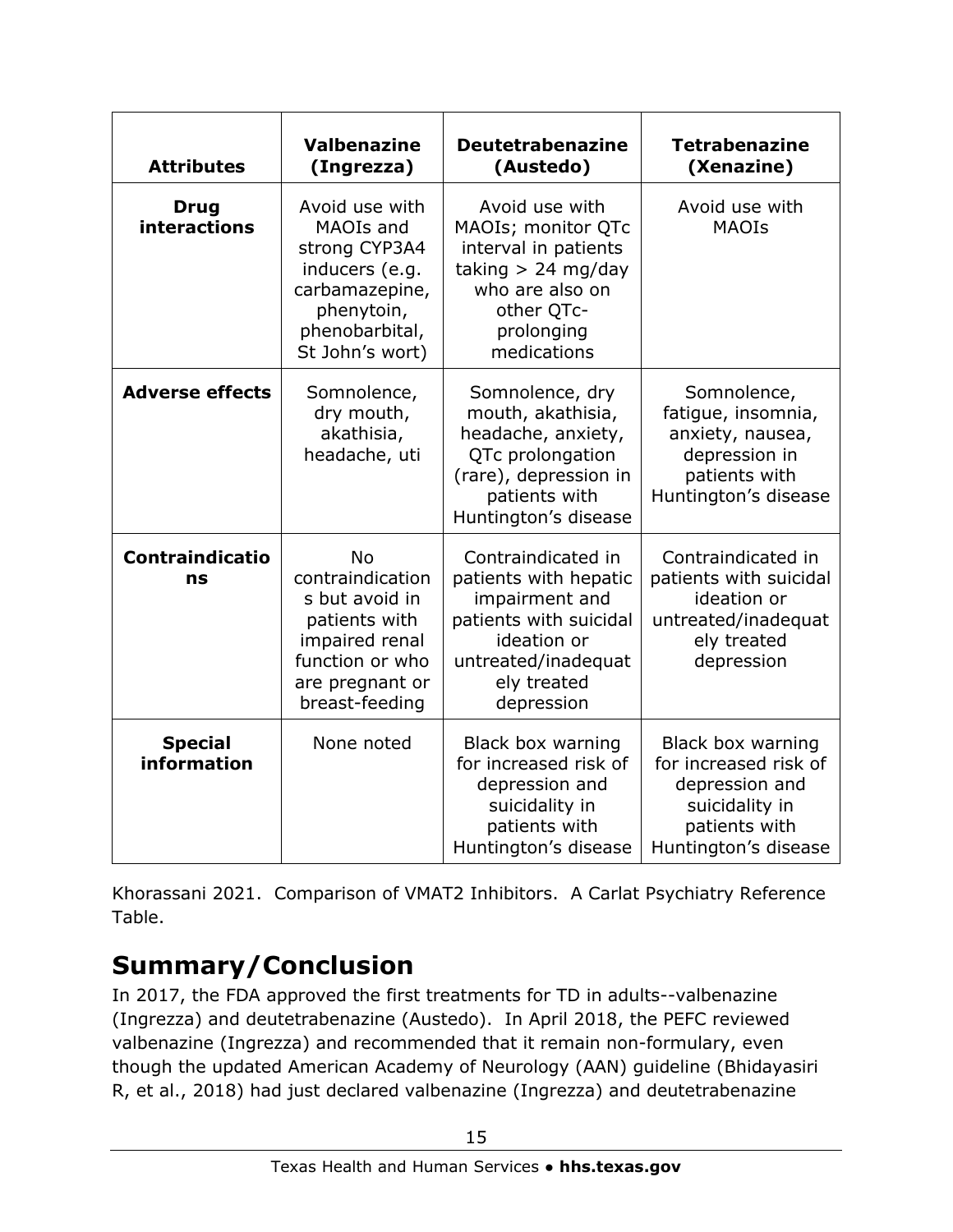(Austedo) the first and only effective treatments (Level A recommendation) for TD. This decision was based on our system's limited resources and the fact that valbenazine's (Ingrezza) average AIMS reductions were not drastically different from those seen with non-approved treatments. In the Kinect 3 study, six weeks of treatment with valbenazine 80 mg per day reduced AIMS scores an average of 3.2 points. However, smaller, lower quality studies showed an average reduction of 2.13 points for gingko biloba and that clonazepam is probably effective in the short term (both Level B, probably effective). Studies with amantadine (Level C, possibly effective) showed average reductions of about 2 points in patients who improved while trials of controlled-release melatonin (Level U, insufficient evidence) demonstrated average reductions of 2.45 points. In April 2018, the committee approved an algorithm for the treatment of tardive dyskinesia, monitoring parameters, and a dosing table. See attached. The algorithm shows valbenazine (Ingrezza) as a last-line agent, only to be used after trials of all other treatment options.

Since the approval of the VMAT2 inhibitors in 2017, there has been a reappraisal of best practices for recognizing and managing TD. A recent consensus statement and the third edition of the APA Practice Guideline for the Treatment of Patients with Schizophrenia (2020) provide guidance on the screening, diagnosis, and treatment of TD.

In late 2017-early 2018, a group of TD experts used a modified Delphi method to develop recommendations concerning screening, diagnosis, and treatment of tardive dyskinesia. The consensus statement provides guidance on best practices including routine monitoring procedures adaptable to clinical settings, diagnosing mild cases of TD, and implementing a comprehensive strategy that incorporates patient and caregiver input, review of antipsychotic and anticholinergic medications, indications for VMAT2 inhibitors, and appropriate follow-up.

The 2020 APA Practice Guideline for the Treatment of Patients with Schizophrenia states that most patients with TD have mild symptoms but some patients' symptoms can be described as moderate or severe and that in these cases, clinicians look for other contributors to a movement disorder. This assessment would include a neurological examination, complete history of motor symptoms, past and current medications, laboratory testing. Depending on the results, additional studies might be indicated (ceruloplasmin for Wilson's disease, brain MRI, lumbar puncture). If dyskinesias have begun or increased during antipsychotic dose reduction, their course should be tracked for several months because spontaneous reductions or resolution may occur. If no contributing cause is identified and moderate to severe or disabling tardive dyskinesia persists, treatment is recommended (1B) with a reversible VMAT2 inhibitor. The guideline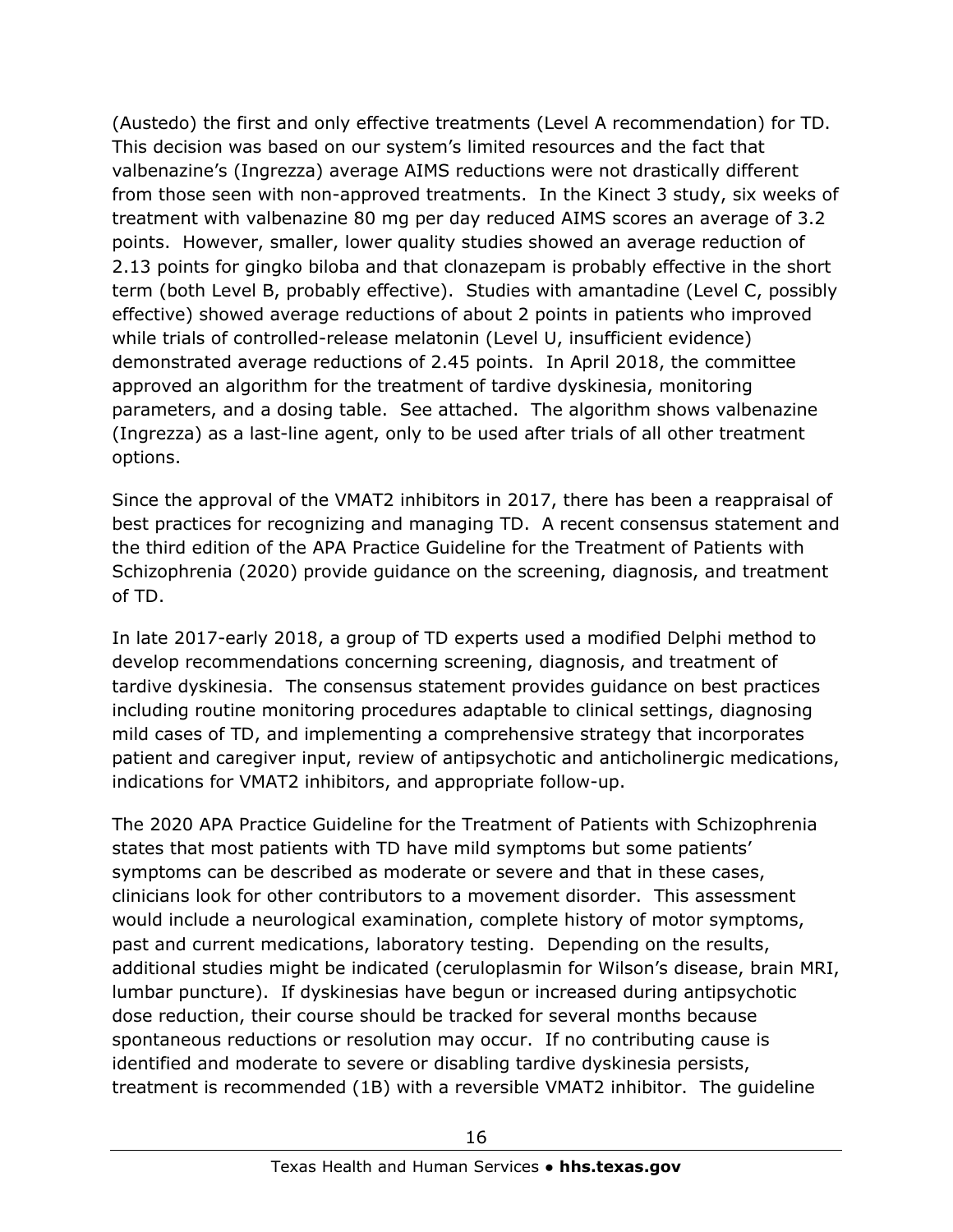also recommends that VMAT2 inhibitors be considered for patients with mild tardive dyskinesia based on TD associated impairment, effect on psychosocial functioning and patient preference.

Compared to valbenazine (Ingrezza), deutetrabenazine (Austedo) has a more complicated titration (seven versus three dosing options). Valbenazine (Ingrezza) has the advantage of once daily dosing while deutetrabenazine requires BID administration with food. Deutetrabenazine's multiple dosing options may target a wider range of VMAT2 occupancy. VMAT2 occupancies for deutetrabenazine at doses between 6 mg and 42 mg range between 51% and 92%; VMAT2 occupancies for valbenazine at doses between 40 mg and 80 mg range between 84% and 91%. Individual patients might require different degrees of VMAT2 inhibition to achieve the best balance between efficacy and tolerability and Caroff et al. recommend that if one VMAT2 inhibitor is ineffective or not tolerated, the next step is to switch to another VMAT2 inhibitor before using other agents.

## **Recommendation**

Add both deutetrabenazine (Austedo) and valbenazine (Ingrezza) to the formulary as reserve agents. With regard to the recognition and management of TD, recommendations found in resources such as the APA guideline and Caroff et al may help clinicians identify patients who would benefit from VMAT2 inhibitor therapy.

## **References**

- 1. The American Psychiatric Association (APA) Practice Guideline for the Treatment of Patients with Schizophrenia. Third Edition.
- 2. Austedo package insert, Teva Neuroscience, Inc. Revised 6/2021
- 3. Bhidayasiri R, Jitkritsadakul O, Friedman J, Fahn S. Updating the recommendations for treatment of tardive syndromes: A systematic review of new evidence and practical treatment algorithm. Journal of the Neurological Sciences 2018; 389: 67-75.
- 4. Caroff SN, Citrome L, Meyer J, et al. A Modified Delphi Consensus Study of the Screening, Diagnosis, and treatment of Tardive Dyskinesia. J Clin Psychiatry 2020;81(2):19cs12983
- 5. Fernandez H, Factor S, Hauser RA, et al. Randomized controlled trial of deutetrabenazine for tardive dyskinesia. The ARM-TD study. Neurology 2017;88:2003-2010.
- 6. Fernandez H, Stamler D, Davis M, et al. Long-term safety and efficacy of deutetrabenazine for the treatment of tardive dyskinesia. J Neurol Neurosurg Psychiatry 2019; 90:1317-1323.